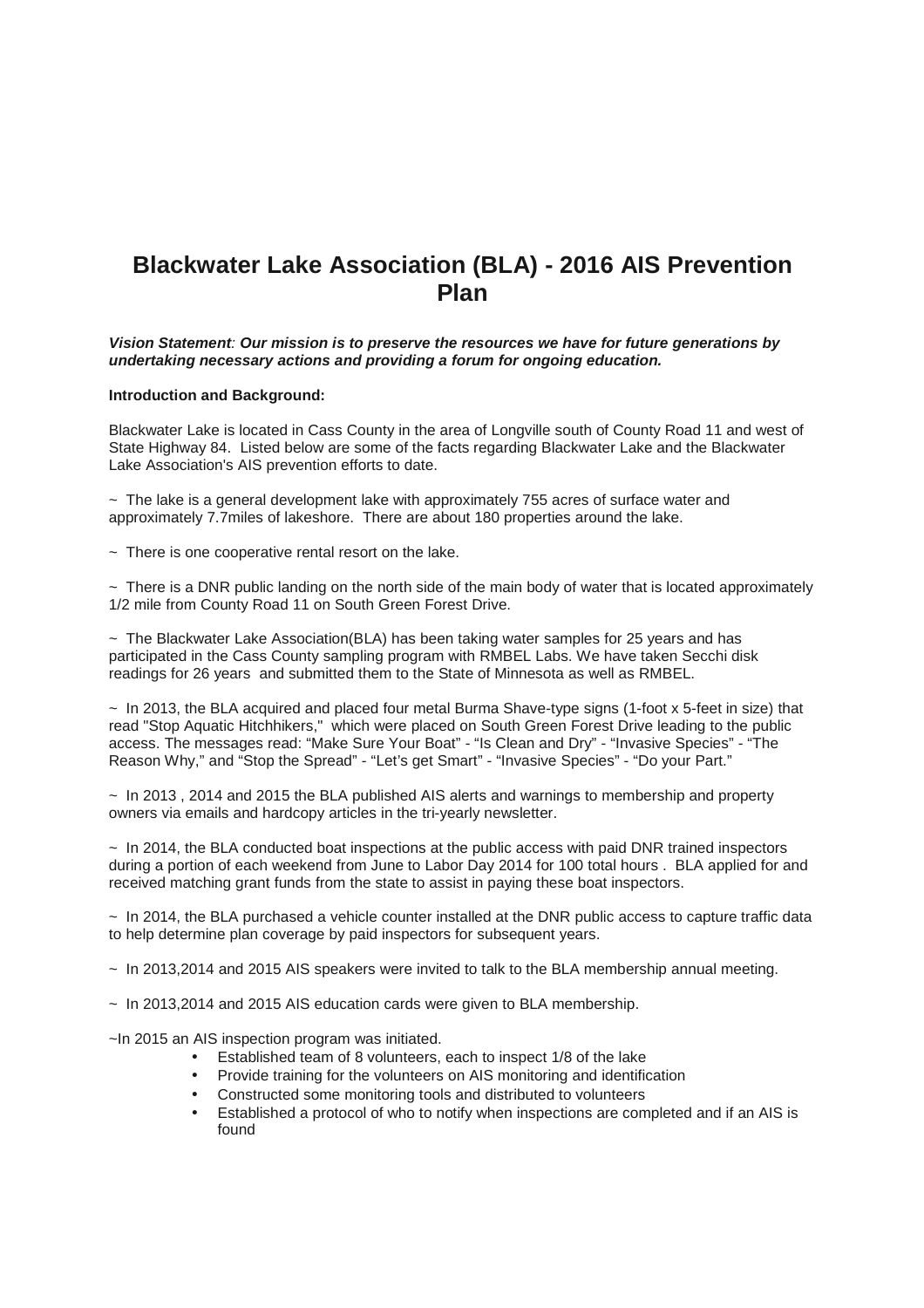$\sim$  The BLA is a member of the Healthy Lakes Program, which provided an opportunity to apply and receive grants and matching grant funds to implement Healthy Lake projects.

 $\sim$  The BLA is a member of the Leech Lake Watershed Foundation LLWF. With their help, the eagles nest lake shore on the north side of the lake was designated as county/state land to prevent private multi-use development.

~ The BLA is a member of the Association of Cass County Lakes ACCL, a concerned and informative organization, which provides a community forum to address and resolve issues and concerns of lakes within Cass County.

~ The BLA is a member of Minnesota Waters, which serves as host to the Blackwater Lake website.

 $\sim$  The BLA belongs to Minnesota Lakes and Rivers Advocates as a means to have a voice about water concerns in the state legislature. While we belong as an association, each property owner also has the right and opportunity to join this group. As a member, one of the benefits is receiving timely and informative emails about water issues and concerns.

 $\sim$  At this time, none of the aquatic invasive species(AIS) of major concern have been found in the lake. However, Chinese and Banded Mystery Snails were found in 2014.

## **Future Actions and Opportunities**

## **Goal: To protect our quality waters from the spread of aquatic invasive species through collaborative actions of prevention, education and enforcement by:**

1. Increase boat inspection weekend hours from Memorial Day through mid September based on traffic data learned from the vehicle data counter. While this will be a significant increase from the100-hours of inspections conducted summer 2014, one-bad boat entering the water will destroy our high quality lake.

2. Raise funds to pay for increased boat inspection expenses and other AIS-related needs, a special ask request to lake neighbors needs to be scheduled for spring 2016, communicated through a mailing, an article in the spring Blurb newsletter and articulated at the annual meeting. A final budget of expenses will be developed and approved for funding initiatives by the BLA Board.

3. Provide training on AIS identification to as many lake members as possible and especially our own eight area inspectors. They are in place and trained to be the front line of defense and detection for our AIS early detection.

4. Work with the team of trained volunteers willing to periodically inspect the lake areas which are divided into the eight sections of the lake in relation to our roads to the lakeshore homes.

- Further clarify the areas to be inspected
- Provide ongoing training as needed
- Establish clearer reporting procedures
- Recruit new volunteers as needed

Continue to provide volunteers with tools for conducting inspections, including zebra mussel samplers, aquatic plant rakes and crayfish traps.

Update the list of AIS to watch for if additional species of concern are identified